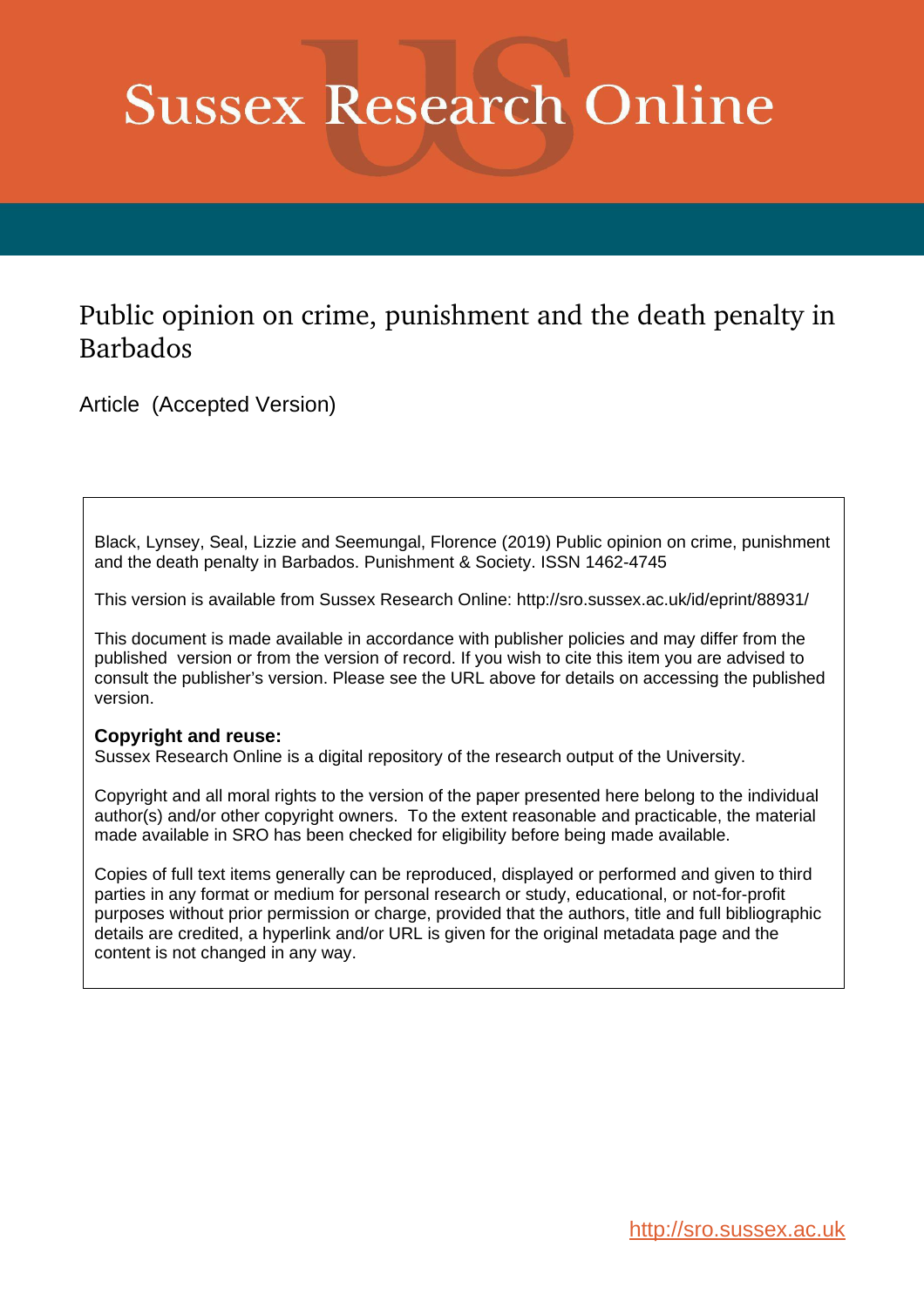#### **Public Opinion on Crime, Punishment, and the Death Penalty in Barbados**

#### **Abstract**

The bulk of extant research on public opinion on crime and punishment is focused on Global North nations. This article contributes a new perspective to the literature on punitivism by examining public opinion on crime, punishment and the death penalty in Barbados. The article presents insights from exploratory focus group research conducted in Barbados in 2017. These findings are particularly relevant as Barbadian lawmakers navigate reform of the nation's death penalty law. While the focus groups reveal anxieties that echo those identified in other jurisdictions, related to nostalgia for the past and concern regarding social order for instance, they also demonstrate the specific relevance of time and place. Using approaches from Caribbean Criminology and drawing on post-colonial perspectives, the article examines the context of views on punishment in Barbados, including perceptions of 'neo-colonial' interference and concerns about what can be lost in the process of 'progress'.

#### **Introduction**

This article draws on exploratory focus group research undertaken in Barbados in 2017 investigating attitudes to crime and punishment in a jurisdiction undergoing death penalty reform.<sup>[1](#page-2-0)</sup> The findings suggest that public opinion on the death penalty is complex and does not straightforwardly justify retention of the sanction. Findings identify familiar 'law and order' concerns, but also demonstrate the importance of the post-colonial frame in interpreting public attitudes to crime and punishment.

Barbados offers an alternative case study on punitiveness, often conceived as a 'global story' (Hutton, 2005: 252) despite research focusing on Western jurisdictions (Roberts et al., 2003). Barbados is a small island nation (431km<sup>[2](#page-2-1)</sup>) in the Eastern Caribbean, one of a group known as the Lesser Antilles.<sup>2</sup> In 2018, the country's population was approximately 286,000 (UN Data, 2019a). Its colonial past and history of slavery distinguish it from Western developed countries. In the 1930s, Barbados 'was the most economically impoverished, racially divided, socially disadvantaged and politically conservative of the British West Indian colonies' (Chamberlain, 2010: 14). However, drawing on the 2017 Human Development Index,<sup>[3](#page-2-2)</sup> the United Nations Development Programme (UNDP, 2018) placed Barbados in the category of 'very high' human development. The UNDP notes significant gains made in life expectancy, schooling, and gross national income per capita. Barbados represents a study of contrasts, coming from a recent history of disadvantage, to significant progress in living standards.

This article contributes to a growing Caribbean Criminology. Citing Pryce (1976), Cain (1996) outlined some first principles of Caribbean Criminology, including considering the lived Caribbean experience and challenging the predominance of universalising Western theory. This need to complicate the hegemonic embeddedness of theory emanating from the Global North is noted by proponents of southern theory (Connell, 2007) and southern criminology (Carrington et al., 2016). Cain (2000) problematised criminology's tendency to romanticize the 'Other' (Orientialism) and presumption that perspectives from the Global North are universally applicable to the Global South (Occidentalism), arguing that differences should be acknowledged, not fetishised. In the Caribbean context, it is necessary to consider criminal justice extending beyond national borders. Caribbean Criminology must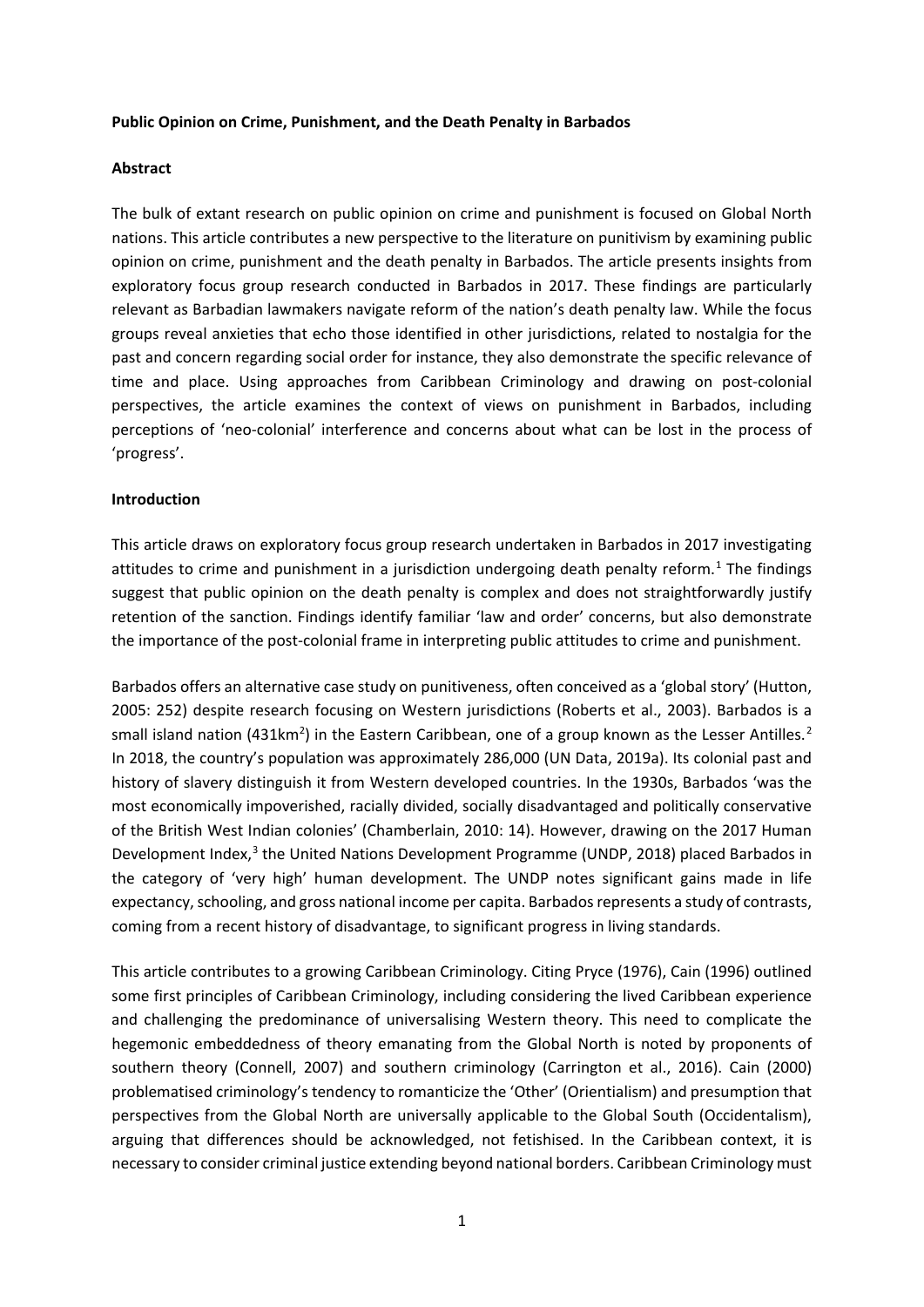consider monumental shifts of population resulting from slavery and indentured servitude (Agozino et al., 2009). Contemporaneously, drug trafficking and the war on drugs, both internationally-felt phenomena, are significant influences on Caribbean crime and security (Bowling, 2010). Even within Caribbean Criminology, Barbados, a small nation with lower than regional average crime rates, has remained peripheral and under-studied.

The meanings of the death penalty cannot be separated from cultural or historical context. Girling et al. (2000) emphasised the need to consider time and place in perceptions of crime and punishment. As Barbados grapples with questions of how it should punish, this article provides a preliminary examination of the extent to which Barbadian citizens subscribe to punitivism. Talk on crime and punishment is symbolic, often reflecting generalised anxieties (Maruna and King, 2009); the symbolic nature of 'crime talk' is explored throughout as an expression of unease with social change. Although findings are drawn from a small study, the article suggests that there is space to re-imagine punishment in Barbados. However, the findings also point to ambivalence about human rights norms and a sense of the impact of modernity on Barbadian society.

#### **The Death Penalty in Barbados**

Until 2018, Barbados was one of the few countries globally to retain the mandatory death sentence for murder. This sanction was a creation of pre-independence English law, inherited on Barbadian independence in 1966. The mandatory sentence meant that, on conviction, there was no scope for judicial discretion or consideration of mitigating factors. The legal history of this sanction is tortuous, spanning continents and courts. Common to other former British colonies, following independence the London-based Judicial Committee of the Privy Council (JCPC) became the final appellate court of Barbados. From the 1990s, the JCPC began to question the constitutionality of death sentence regimes in Caribbean countries. As a defiant response, Barbados enacted the Constitution (Amendment) Act 2002, an unsuccessful attempt to safeguard the death penalty from human rights arguments (Burnham, 2005). In 2005, partly in response to JCPC judgments, Barbados withdrew from its jurisdiction and adopted the Caribbean Court of Justice (CCJ) as its final court of appeal.<sup>[4](#page-2-3)</sup>

However, despite its status (until recently) as an international outlier in its retention of the mandatory sentence, Barbados is de facto abolitionist, and there have been no executions since 1984 (Amnesty International, 2002). In 2017, although there were no new death sentences, 11 persons were under sentence of death (Amnesty International, 2018). From 2000 to 2017, 31 persons were death sentenced; 27 of whom had their sentences commuted to life imprisonment, 24 of whom were released from prison.

<span id="page-2-7"></span><span id="page-2-6"></span><span id="page-2-5"></span><span id="page-2-4"></span><span id="page-2-3"></span><span id="page-2-2"></span><span id="page-2-1"></span><span id="page-2-0"></span>Most recently, in June 2018, the CCJ held that the mandatory death sentence in Barbados was unconstitutional.<sup>[5](#page-2-4)</sup> In doing so, the CCJ broke with the colonial past in its statement that (citing Robinson et al., 2015: 237-38): 'colonial laws and punishments are caught in a time warp continuing to exist in their primeval form, immune to the evolving understandings and effects of applicable fundamental rights.' The fact that this judgment articulated concerns about the legacy of colonialism is ironic in light of Barbados' hope that it would receive a more favourable hearing in a sympathetic Caribbean court, in contrast to the 'abolitionist' JCPC. However, the CCJ has tended to express agreement with JCPC jurisprudence. For instance, the 200[6](#page-2-5) case of *Boyce and Joseph*<sup>6</sup> which upheld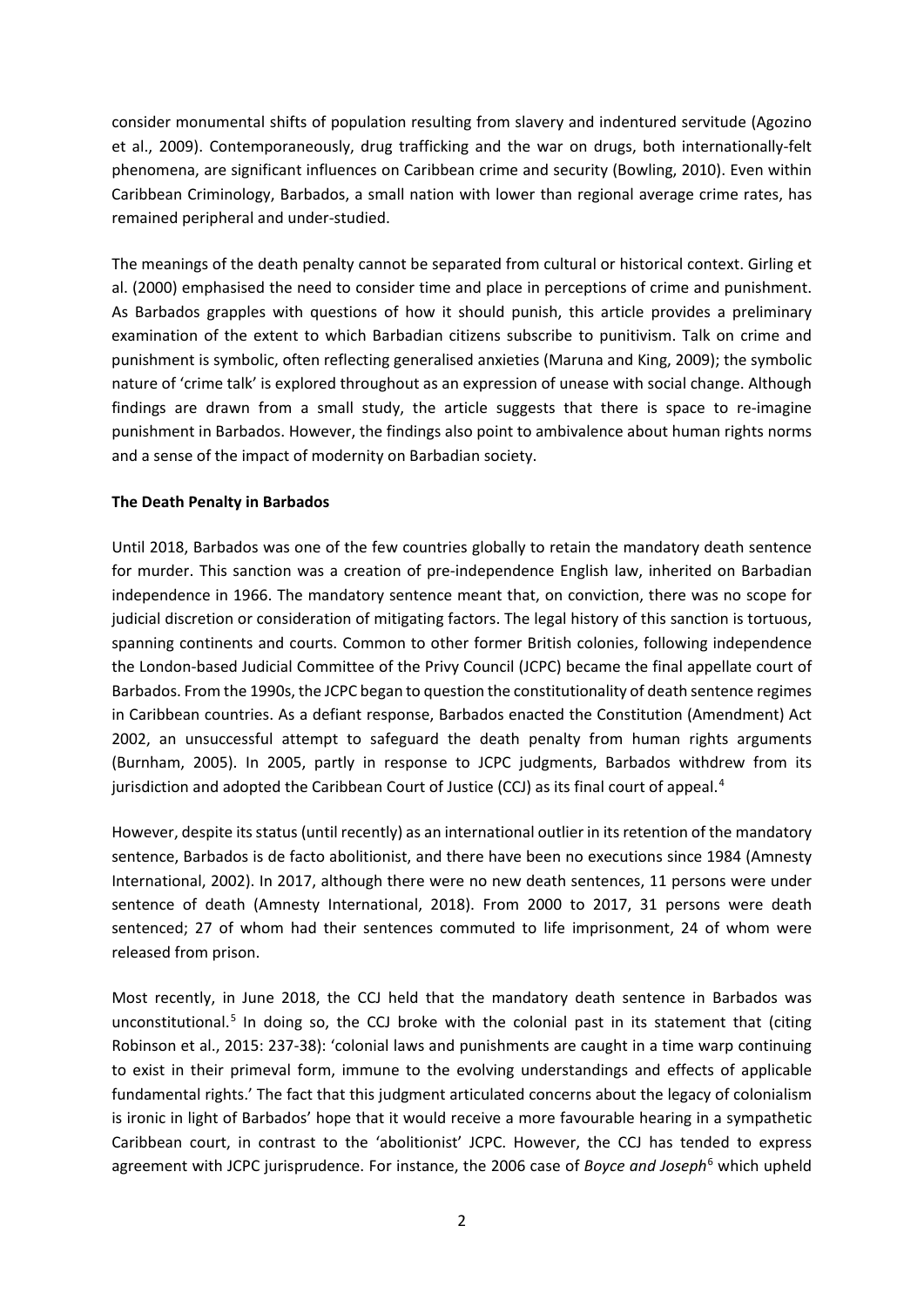<span id="page-3-0"></span>previous JCPC restrictions on the death penalty and which Cross (2014: 59) described as the 'de facto repeal' of the mandatory death sentence in Barbados.

<span id="page-3-1"></span>Such conflicting interpretations of historical legacy can be analysed from a post-colonial perspective. While the mandatory death sentence in Barbados was a colonial import, many in the focus groups considered the judgments of supranational courts and the JCPC as unwanted interference in a national matter, a feeling that can be interpreted as a rejection of neo-colonialism.

Following the 2018 CCJ judgment, the Offences Against the Person (Amendment) Act 2018 established a discretionary death penalty. Thislegislation introduced a list of aggravating factors, which, if present, empowers a judge to impose sentence of death for murder. The alternative is imprisonment for life. It remains to be seen how judges will respond to the newly discretionary regime.

#### **Researching Populist Punitiveness in the Caribbean**

There is little research into public opinion on crime and punishment in Barbados. Although exploratory in scope, the present study nevertheless offers rich qualitative insights into the importance of place and time in public attitudes to crime and punishment, and examines how the post-colonial context informs these attitudes. The little research that does exist is quantitative, and does not explore the deeper meanings of these matters for people in Barbados. A 2010 survey suggested that Barbados was less punitive than its Caribbean peers (Maguire and Johnson, 2015). Surveys from 1999, 2004 and 2010 measured public opinion on capital punishment and asked respondents to indicate whether they 'Support the Death Penalty', 'Don't Support the Death Penalty' or 'Don't Know'. Levels of support were 82%, 65%, and 79% respectively (this 79% can be broken down to 50% in some cases of murder and 29% in all cases) (cited in Wickham, 2010). Our research reveals nuances within public attitudes. Although the research took place nine months before the 2018 CCJ judgment, it presents the context in which the ruling was made.

Punitive criminal justice policies are often legitimised through reference to public support. However, measures of support for such policies are problematic. Binary questions miss the complexity of opinion, something that focus groups can explore. Research carried out in Nordic countries, for example, concluded that 'propensities towards punitiveness seem to diminish with more information' (Balvig et al., 2015: 342). Research on capital punishment in Trinidad and Tobago has similarly found that the public are less punitive when presented with detailed case studies (Hood and Seemungal, 2011). Findings from Trinidad and Tobago are salient as, like Barbados, it retained and continues to impose the mandatory death sentence for murder post-independence.

#### **Methodology**

The research investigated public opinion on crime and punishment in Barbados including particular focus on the death penalty. It was funded via a Higher Education Innovation Fund grant from the University of Sussex. The authors held two focus groups in Barbados in September 2017 with the support of the UNDP. Focus groups were an appropriate method for conducting exploratory research on a topic about which little is known. Two researchers acted as co-moderators, guiding questioning, while another performed the role of assistant moderator, observing and note-taking. Participants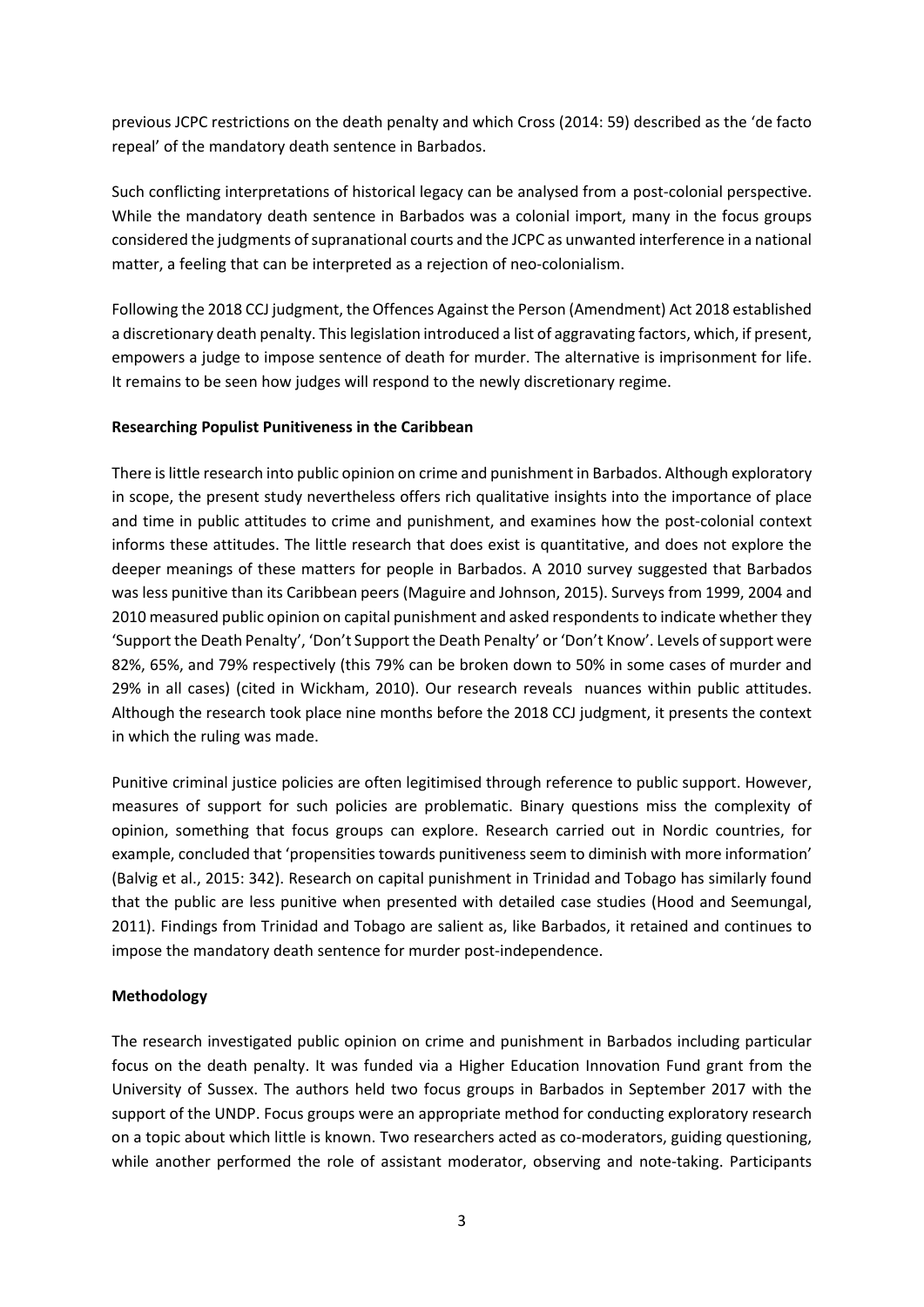were selected by non-representative convenience sampling; recruitment was by online advertisement in *Barbados Today*, a national daily newspaper. [7](#page-2-6) Focus groups lasted 90 minutes, with 25 participants in total, 13 women and 12 men. This offered a suitable number 'to yield diversity in information' while avoiding too large a group 'where participants do not feel comfortable sharing their thoughts, opinions, beliefs, and experiences' (Onwuegbuzie et al., 2009: 3). The age range spanned 19 to 78, the mean age was 40.2, and the median was 46 (standard deviation of 16.1).

Participants all worked or studied and lived in Barbados, and the majority (n=23) were Barbadian (one participant was from Jamaica and one participant from St. Vincent). Twenty-one participants identified as Black/Afro-Caribbean/Afro-Barbadian (84%), one participant identified as Mixed (4%), one as White (4%), and two did not answer this question (8%). UN statistics from 2010 give ethnic data for Barbados as 92.4% Black, 2.7% White, Mixed 3.1%, East Indian 1.3%.

Participants' education (by highest level commenced) was recorded. Six participants (24%) had commenced secondary education and 19 (76%) had commenced tertiary education. Enrolment in tertiary education in Barbados was 65.43% in 2011 (UN Data, 2019b), although this figure hid disparity by gender (male enrolment was 40.33% while female enrolment was 90.58%). This disparity was present in the sample (12 of 13 women had commenced tertiary education and only 7 of 12 men).

Participants were drawn from a wide range of livelihoods. There were four students, two retired persons, four persons working in the service industry, five in administrative roles, and seven in professions. A further three were self-employed. Of the 25 participants, two identified as having 'No religion', while the remaining 23 identified with Protestant Christianity (including Evangelical, Anglican and Pentecostal).

A schedule of questions was prepared in advance which offered a discussion guide. Participants were asked to discuss their views on crime in Barbados, to identify issues they felt were important, and their views on the death penalty. They revealed considerable first-hand experience of the criminal justice system, through current or former professions. Participants also discussed experience of crime, either from acquaintances who had been through the criminal justice system as offenders, or through their own experiences of victimisation. Such experience may have encouraged them to participate. The online notice read: 'Volunteers needed to participate in public discussion on crime and punishment in Barbados.'

An abridged transcript was prepared from initial listens to audio recordings, followed by the creation of a full transcript as this 'represents the most rigorous and time-intensive mode of analyzing data' (Onwuegbuzie et al., 2009: 4). The recordings were listened to at multiple stages throughout the process. We employed thematic analysis as developed by Braun and Clarke (2006: 79), 'a method for identifying, analysing and reporting patterns (themes) within data'. Thematic analysis is an organic and reflexive process, and repeated listens of the recordings allowed for greater immersion in the data. Transcripts were supplemented with additional observational data, as well as from audio cues in the recordings, such as moments of laughter. Manual coding was conducted, and codes were collated and shared between researchers to facilitate discussion about coding decisions. From the codes, themes were generated. These themes, or patterns of shared meaning, sought to understand how participants made sense of issues of crime and punishment.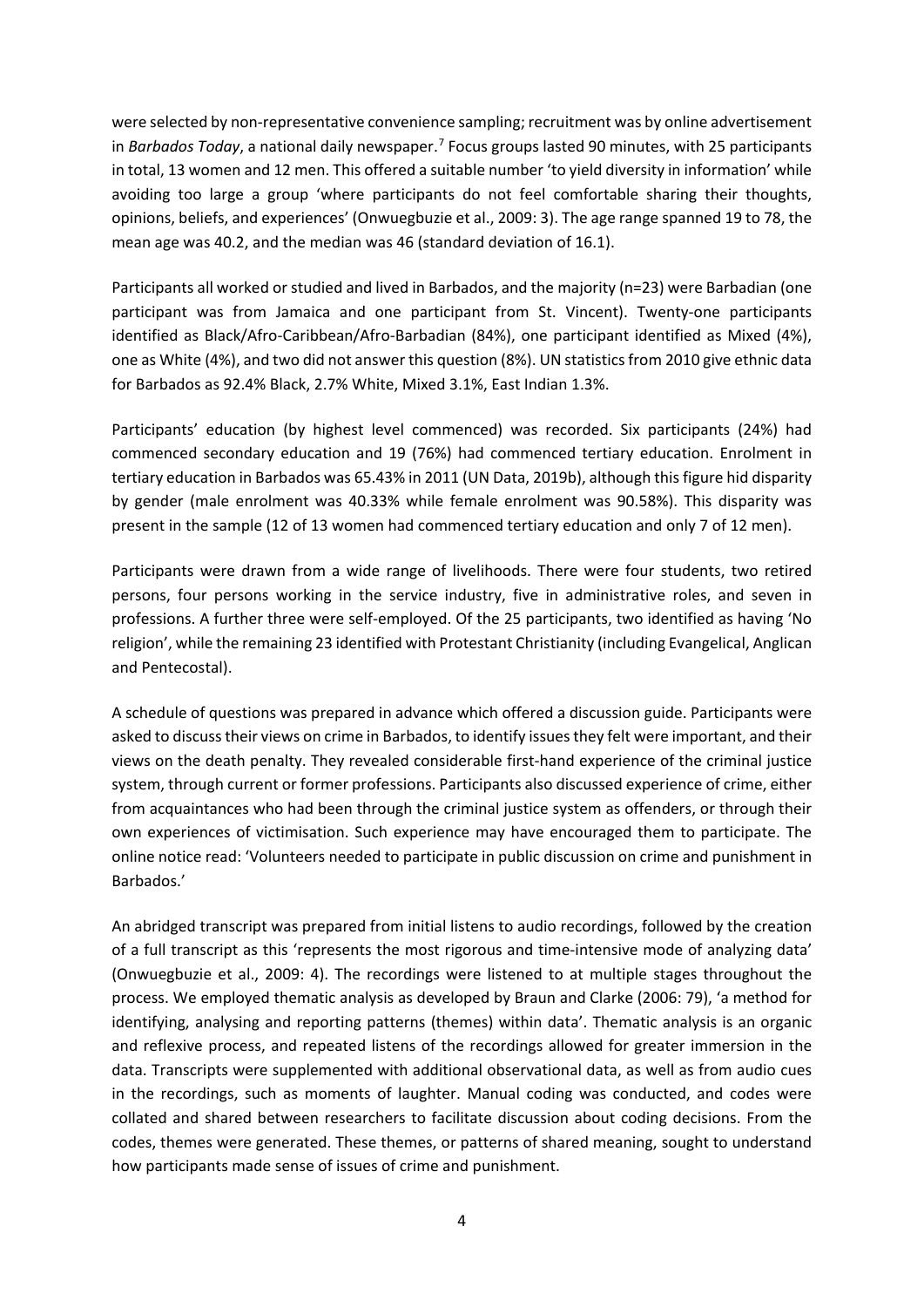As a piece of preliminary investigation, researchers focused primarily on semantic or 'surface' themes, such as concerns about crime. However, within these themes, more latent currents are highlighted, such as ambivalence to international human rights norms and the post-colonial context. The researchers interpreted the data with regard to the body of literature on public opinion on crime and punishment, and perspectives from post-colonial criminology.

#### **Findings**

#### *Themes*

Findings demonstrate participants' contradictory views on crime and punishment and perceptions of the realities of crime deeply entrenched in understandings of their political and cultural context. In initial introductions, participants identified themselves according to their parish, with some joking about crime rates there. The findings are therefore rooted in knowledge of place and the lived experience of Barbados. The following sections consider the perception of crime in Barbados, the associated causes and explanations, what this means for public opinion on the death penalty, and the centrality of the post-colonial context in this regard. We identify three main themes, 'Loss of Community', 'Corporal Punishment', and 'Crime, Discipline and Deterrence', before reflecting on the post-colonial context. Themes were generated following an initial consensus among participants about 'Crime as a Salient Concern'.

In line with findings elsewhere, including Trinidad and Tobago, participants did not express support for the mandatory death sentence for murder (Hood and Seemungal, 2011). Hood and Hoyle (2009: 55) argue that 'with very few exceptions, those countries that still retain capital punishment have come to accept a good deal of the human rights case against the death penalty'. The findings reflect this to an extent; support for the death penalty was contingent support. However, throughout, the concept of 'human rights' was a point of contention. A minority of participants opposed the death penalty absolutely, for example, Jaquon's judgement that 'If you kill somebody for killing somebody, you endorse killing'. Beyond ideological objections, discussion demonstrated that many participants considered the death penalty an inappropriate punishment in many cases. One of the key concerns for those who supported the death penalty, in whatever form, was the view that Barbados was experiencing a crime problem.

#### *Crime as a Salient Concern*

There was consensus that crime was rising in Barbados. Andrew expressed a sense of crisis, in which crime played a significant part: 'we in our society, we have some serious problems'. Discussions were premised on this foundational assumption of a 'crime problem', evident in Jerome's statement that 'crime has grown throughout the years'. Once the 'social fact' (Fentress and Wickham, 1992) of crime was established, participants considered how this state of affairs had been reached.

In light of the statistics on crime in Barbados, it might seem that this diagnosis was misplaced. Maguire and Johnson (2015: 251) reference the 'placid island of Barbados' in their study. There *was* awareness of crime in Barbados as low relative to other countries, for instance Regina's admission that: 'I generally feel that Barbados is a much more safer place than where I come from [another Caribbean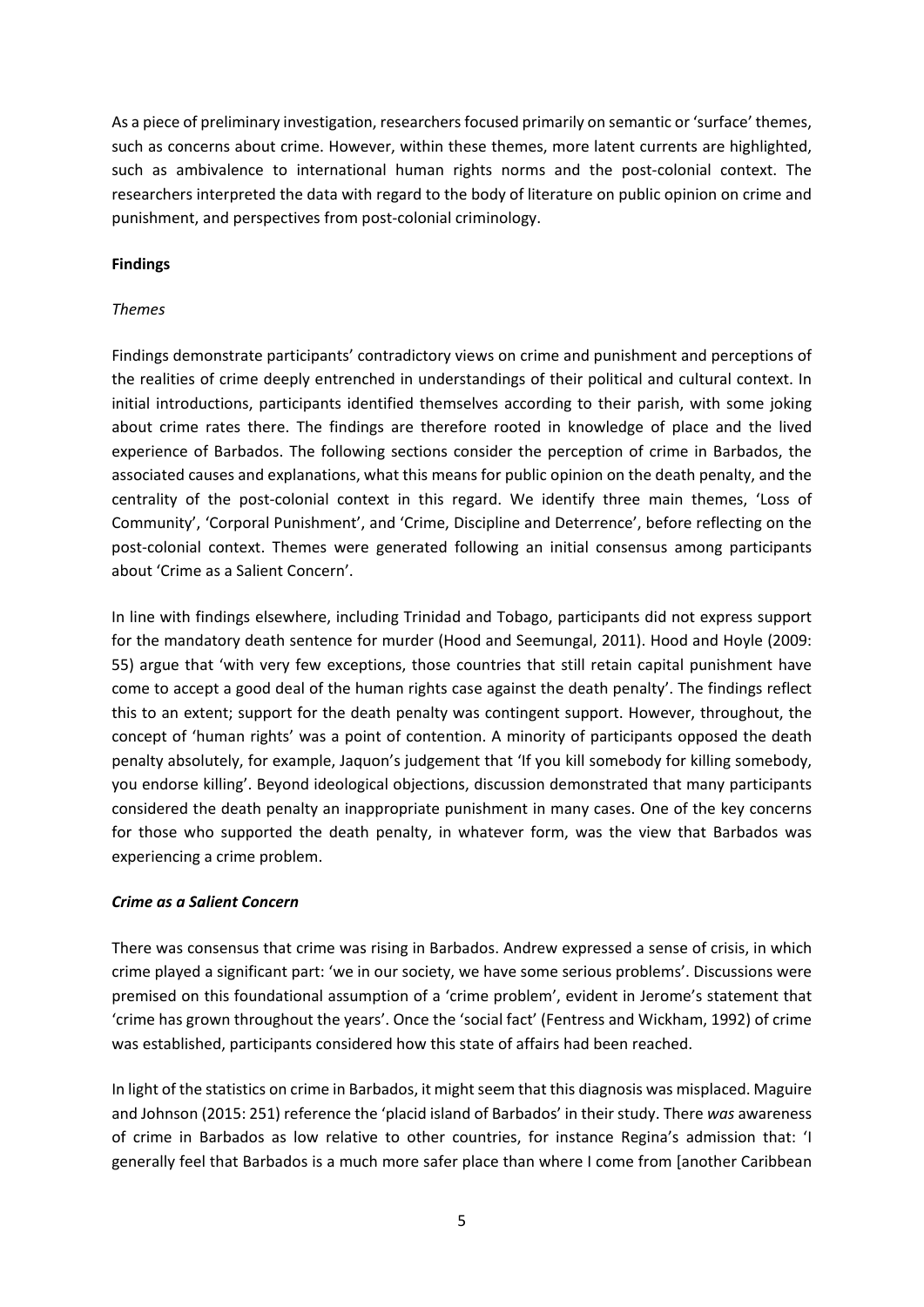nation].' However, 'objective' expressions of crime rates relative to other places are often meaningless for individuals who have emotive associations with crime in their area. For some locales, particularly those with traditionally low crime rates, any amount of crime is jarring (Girling et al., 2000). In this regard, many countries with low homicide rates demonstrate significant levels of death penalty support, for instance Japan and South Korea, with homicide rates of 0.28 and 0.72 per 100,000 respectively in 2015 (UNODC, 2017). A report on crime in Barbados found that while the country compares favourably with its Caribbean neighbours, 'crimes against the person are issues of considerable and increasing concern among the Barbados population and require special attention in order to maintain adequate levels of perceived citizen security' (Bailey, 2016: 69). In 2015, Barbados' homicide rate was 10.91 per 100,000; low relative to 42.06 in Jamaica or 30.88 in Trinidad and Tobago (UNODC, 2017). However, it is significantly higher than the United Kingdom (0.99) and the United States (4.96). The literature on punitiveness has tended to focus on countries with medium to low levels of violent crime in global terms.

The concern expressed regarding crime may additionally be a feature of the small size of Barbados. There was a sense that questions of crime and punishment were not abstract or theoretical, but very real, and very raw. Personal connections with criminal justice matters are associated with what some considered the small, highly networked nature of Barbados; as Pauline stated, 'as we know, in Barbados society that small, small, small, small, small, if I thief this pen you done know by tomorrow morning'. King (2007) has cited the small and connected nature of Barbados society as one factor underpinning the relatively low crime rates on the island. However, this perception was generally not shared by participants.

Once the 'crime problem' had been diagnosed participants generally turned to blaming and explaining (Girling et al., 2000). Their discussions were wide-ranging, but very definite themes can be identified.

## *Loss of Community*

There was agreement on the loss of community, and a feeling that networks of knowledge had weakened. Participants differentiated their sense of the present with memories of community in years past. These views demonstrated how shared responses to crime were instrumental in generating a sense of community cohesion (Durkheim, 1893/1984). Participants argued that this was now absent in Barbados, and that there was no collective sense of responsibility. Shaneka framed this in relation to community and family: 'I guess in Bajan world, back then, would have been the community looks out for the children. But you don't see that now.' Many participants alluded to earlier community practices in which neighbours assumed parental roles. Wilfred, for example, recollected:

'One time, a generation ago, I was watched by my neighbour, and everybody knew. I go back to my poor neighbourhood … and everybody still remember me because people respect each other. It was the old-time community sort of thing.'

Partly, loss of community was blamed on shifting family demographics, including a new generation of very young parents. Pauline assumed general agreement with her proposition that: 'you know how we work in Barbados today, everybody get children now early, a grandmother is now 35 years old, so we can't really depend heavily on the extended family, because things have changed.' Jaquon cited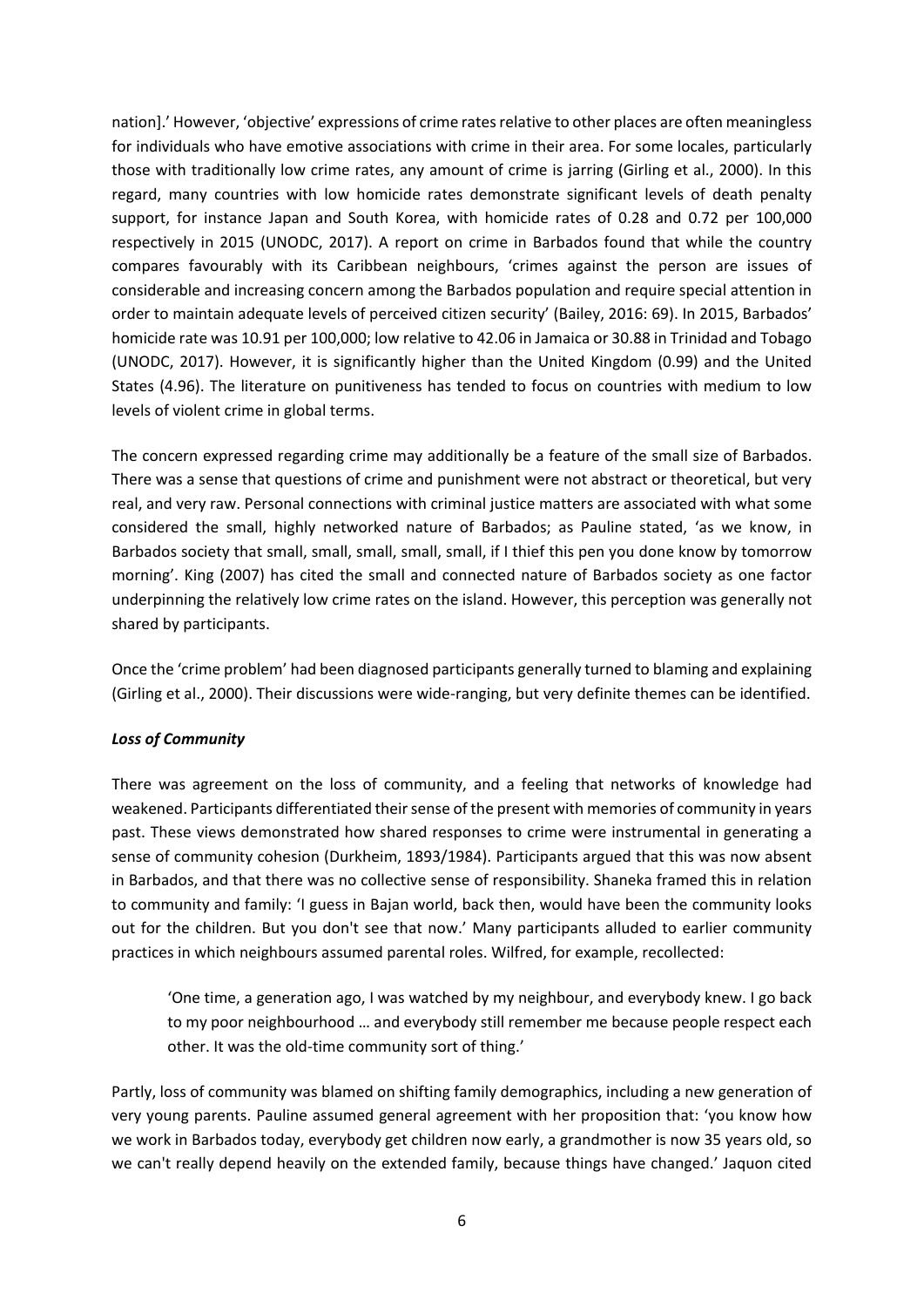'newly formed communities of total strangers', and a sense of isolation in modern Barbados: '"you don't talk to the people next door", you know, because them is the "thems" and we is the "we's".'

These concerns suggest 'narratives of insecurity' (Hutton, 2005), associated with modernity. Insidious influences that undermined community were identified. Andrew, for one, commented that, 'You know there is a saying that it takes a village to raise a child, but you know today that it takes the television to raise your child'. Andrew went on to criticise the ambiguous morality of popular culture, which failed to impart instruction: 'Today, in order to be the star, you have to be the baddest guy'. Linked with notions of the deleterious effects of the modern world, there was concern regarding the prioritisation of material success:

'when things become more instant and you don't have principles and proper culture, things you can do is you gonna struggle to go to a day to day job to make that money, especially when you see other people out there and things seem to be coming quicker, and faster, so you are always gonna be looking for faster ways to make that money.' (Wesley)

Some lamented the decline of traditional restraints on modern, secular influences. The loss of communal values was explicitly associated by some participants with lapsed religious adherence, for example by Peter who recalled pointedly, 'I remember learning scripture.'

Lamentations over the loss of community networks contrast with King's (2007) characterisation of Barbados. However, claims about the failure of community structures in Barbados were not grounded in facts, nor, as Girling et al. (2000: 123) show, do such claims need the certitude of 'historical accuracy'. Instead, the past exists as a symbolic well from which individuals articulated fears for the future. As Fentress and Wickham (1992: 59) noted, the attraction of social memory is not that it is factually verifiable, but that it is stable 'at the level of shared meanings and remembered images.' These findings chime with existing research on public opinion on crime and punishment, suggesting some continuity across cultures, geography, and time. Seal's (2017) historical work on attitudes to the death penalty in mid-twentieth century Britain revealed similar preoccupations to those expressed in present-day Barbados.

Sense of community loss (and, by extension, wider societal decline) was also shaped by national context and participants alluded to a sense of 'growth' or 'development' specific to their knowledge of a changing Barbados. Peter felt that: 'as time has gone on, and people have seen us prosper, and so on, we got to the point where we wanted to kill the fatted calf.' Such observations were rooted in awareness of the impact of modernity on Barbadian life. Pauline explicitly related the present situation to a process of 'development':

'over the years, we have done something as a people called "grow", we grow, we do development, we talk about how we want to move on in life, our parents work in the cane fields, they don't want us to work in the cane fields, we don't want our children to work in the cane fields. So we looking at a series of growth. But while growth comes positively, it also comes negatively, and criminal and crime also grows.'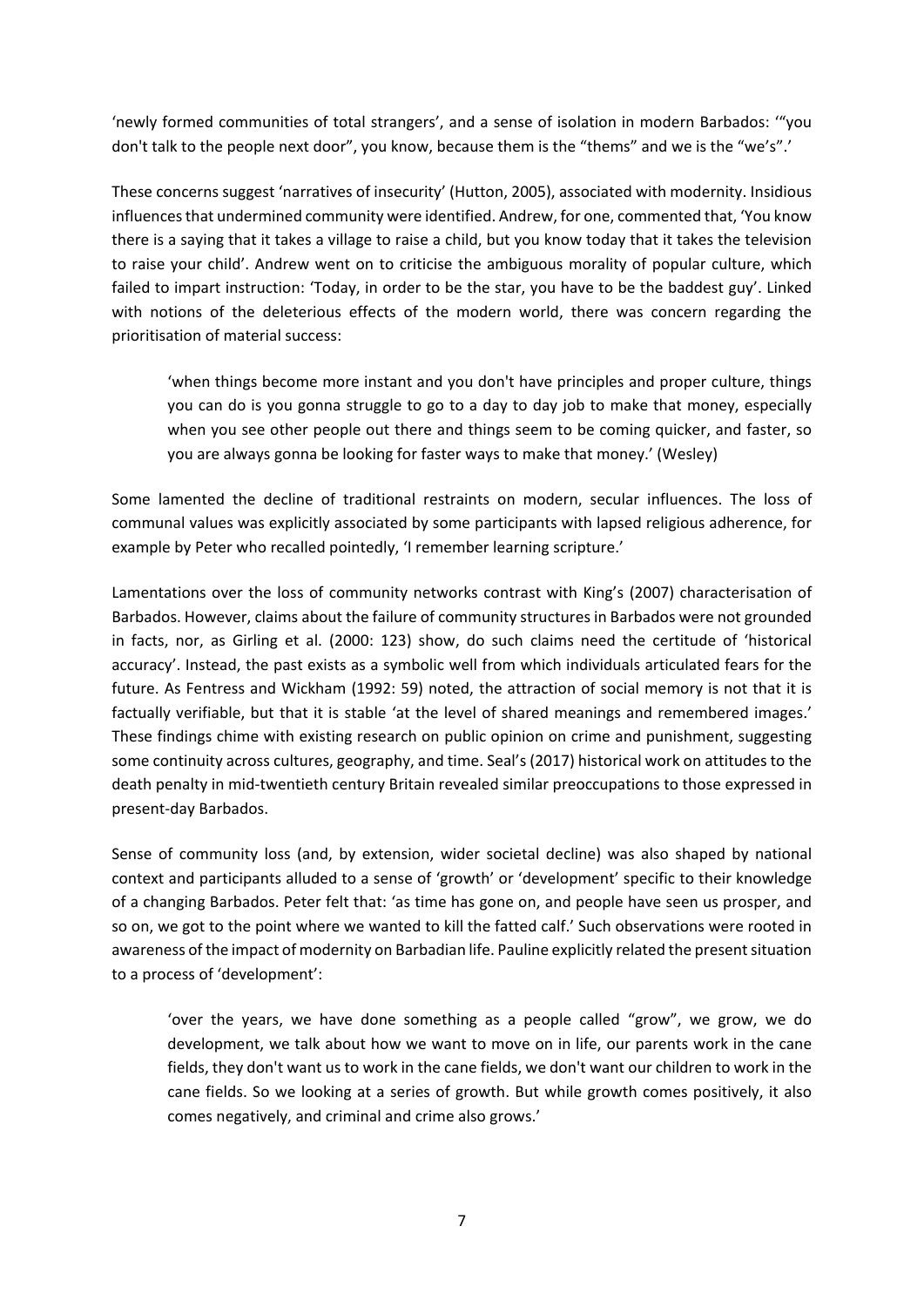Pauline went on to discuss the popularity of black market goods in Barbados. Comaroff and Comaroff (2006) consider that not only is the modernity of the post-colony viewed as counterfeit, criminal enterprise there is likewise perceived as linked to trade in counterfeit goods and illicit activity. The experience of modernity for persons living in Barbados offers an alternative to Global North perspectives that predominate.

In this context, Donna perceived a racialised application of criminal justice in Barbados' goal of economic prosperity:

'Barbados is a tourism dependent country, and we have to look, appearance anyway, to people outside who are coming here to make us, so you see that a lot of the criminals, or the crimes we are talking about, affect people with this colour skin [motions to self]'.

Donna continued, remarking that 'the only people that you can see in [prison] as it was, are people like this [Afro-Caribbean]'. Donna's observation chimes with Thame's (2014) argument that in Barbados, the post-colonial prioritisation of order perpetuated a continued subordinate role for Afro-Caribbean persons. Likewise, Thame (2014: 24) also elaborates on development in Barbados as entailing strong commitment to a sense of order: 'Discourses around imperatives of citizenship therefore centred on the obligation of the Barbadian not to cause disturbance, to ensure that potential investors and tourists would not be scared away.'

As explored by Comaroff and Comaroff (2012: 117), modernity is many things, 'both a universal project and a host of specific, parochial emplacements'. In the case of post-colonial nations, there has been an assumption that modernity has brought endemic crime and lawlessness (Comaroff and Comaroff, 2006), an assumption that makes counter-perspectives essential. While Giddens (1990) conceptualised the ontological insecurity experienced alongside modernity from a Western perspective it is notable that participants articulated 'nostalgia for ways of life that are disappearing' (Giddens, 1990: 137). This nostalgia was sometimes associated directly with views on the death penalty. Sean emphasised *now* in explaining his conditional support for the death penalty, because 'that is the Barbados that we live in right now.' The role of punishment in bolstering community resilience recalls Durkheim's view of punishment as necessary to defend moral order. Participants related the imposition of punishment to community well-being. On this point, Garland (1990: 43) writes that 'individual offences must be punished… because of the ramifications such violations might have at the level of the moral order itself.' The perceived decline of community was explicitly linked to a failure to punish law-breaking. Nostalgia enabled expression of generalised feelings of community disintegration.

#### *Corporal Punishment*

For many, loss of community mirrored a reduced capacity for discipline and a corresponding need for order. This reflects Thame's (2014) view that in the decades after independence, successive Barbadian governments sought to maintain the hierarchical order that had existed prior to independence. Throughout, participants referred to the importance of physical chastisement as essential to this aim of maintaining order. As Andrew viewed it, 'if you go down the road and you misbehave, next day soand-so would give you two lashes and send you home, and you dare not tell your parents because you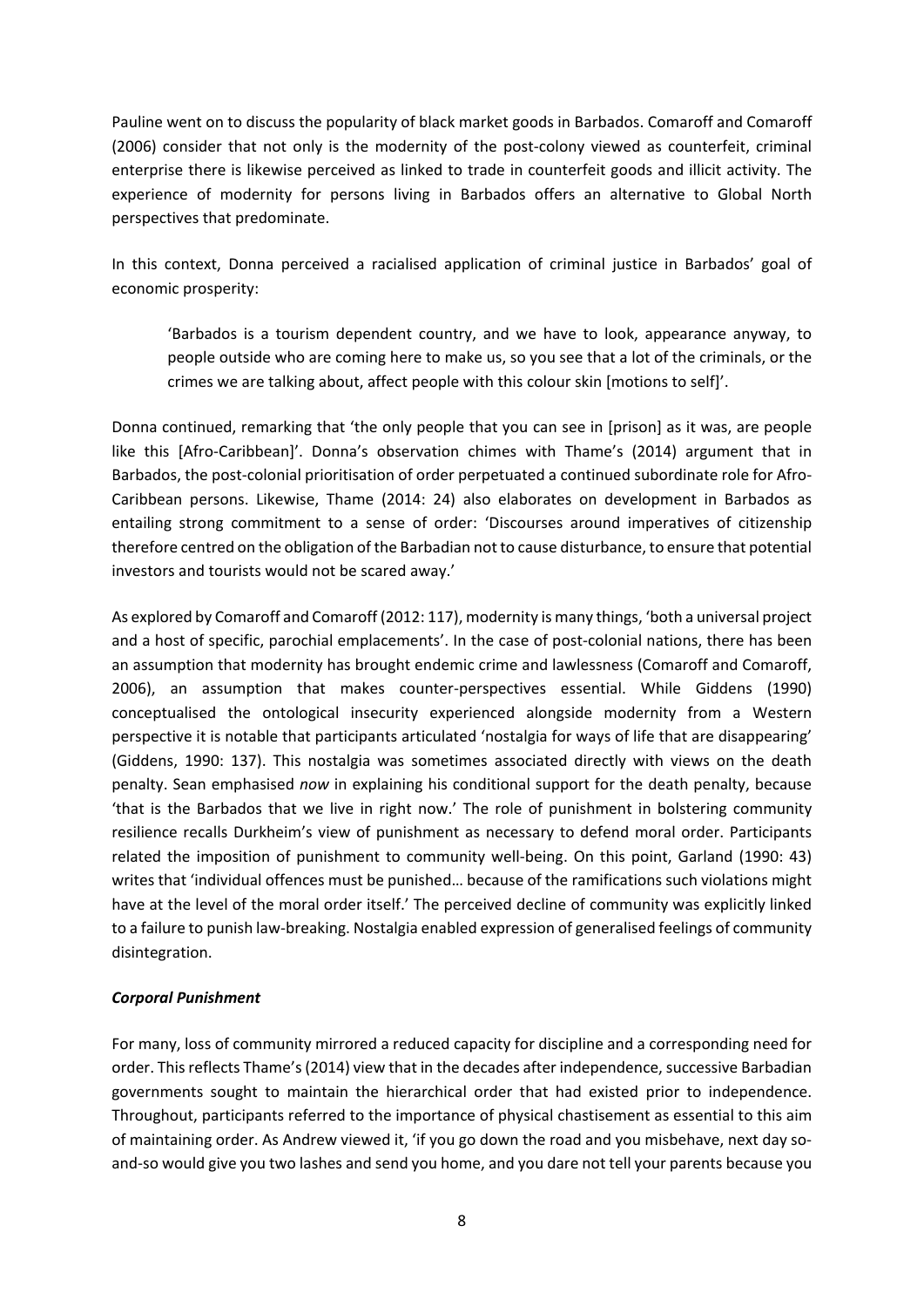would get two more'. Corporal punishment remains a live issue in Barbados, a subject of frequent discussion in Assembly debates and media commentary. In a 2009 CADRES survey, 54% supported corporal punishment in schools, and 75% supported its use in the home. This is also an issue of interest for the UN, for instance the UNCRC (2015: 32) acknowledged that 'The government in Barbados has been faced with significant and prolonged difficulty in changing the public's attitude towards corporal punishment.'

Discussion of corporal punishment took the form of criticism of human rights. This criticism also included discussion of the death penalty, irritation with procedural safeguards in the courts, and hindered police capacity to act. Wilfred articulated this frustration with regard to children: 'Their mother are your age and they can think to themselves, you can't talk to my child, and it starts as simple as that.' This frustration went beyond the community, to the ability of teachers to physically discipline pupils, as Kay articulated it: 'I can't lash you and you have no respect for me because you know I can't lash you'.

The question of whether communities have the right to physically chastise children can be escalated to questions regarding society's right to execute offenders. The modern curtailments on both corporal and capital punishment were worrying trends for some participants. These views can be related to modern penal sensibilities and the belief among policy-makers that 'corporal punishments are a fact of history' and offensive in a 'civilised nation' (Garland, 1990: 241, 242). The notion of the 'civilised nation' is particularly pertinent in the Barbadian context, in light of participants' resistance to human rights norms, and the sense of these as part of 'development'. The question of bodily punishment in Barbados is therefore more recent, and more vexed, than in many Western democracies. In 1992, the Barbados Court of Appeal held that use of the cat-o'-nine-tails was unconstitutional.<sup>[8](#page-2-7)</sup> This judgment came in response to a 1991 case in which the judge called for the revival of flogging (Antoine, 1992). The taboo nature of the infliction of bodily pain in modern penality led Wesley to suggest more 'humane' methods of execution:

'in terms of growth and how it might be perceived, hanging in Barbados was the death penalty. I don't understand why you can't move to lethal injection [some clapping] or electrocution, if it less humane, fine, it is done in all parts of the world, I don't know if they are signed on to anything but if hanging is such a big deal, fine, scrap the hanging, lethal injection, electrifying… electrocution, electric chair.'

Wesley identified the influence of human rights throughout contemporary Barbados society, linking it to the death penalty, as well as perceived leniency for juveniles: 'the magistrate will say he's only 15, and give him some counselling for two weeks and send him back to school'. A failure of discipline (and disciplinarians) acted as a metaphor for much concern. Failure to discipline children was an allegory for societal ills. As Jaquon stated, 'the hands-off approach let things get out of hand, and is responsible for a lot of things that we seeing going on'. Throughout, themes of discipline and order were dominant. Effective, occasionally severe, criminal justice sanctions were considered necessary in the context of these concerns.

#### *Crime, Discipline and Deterrence*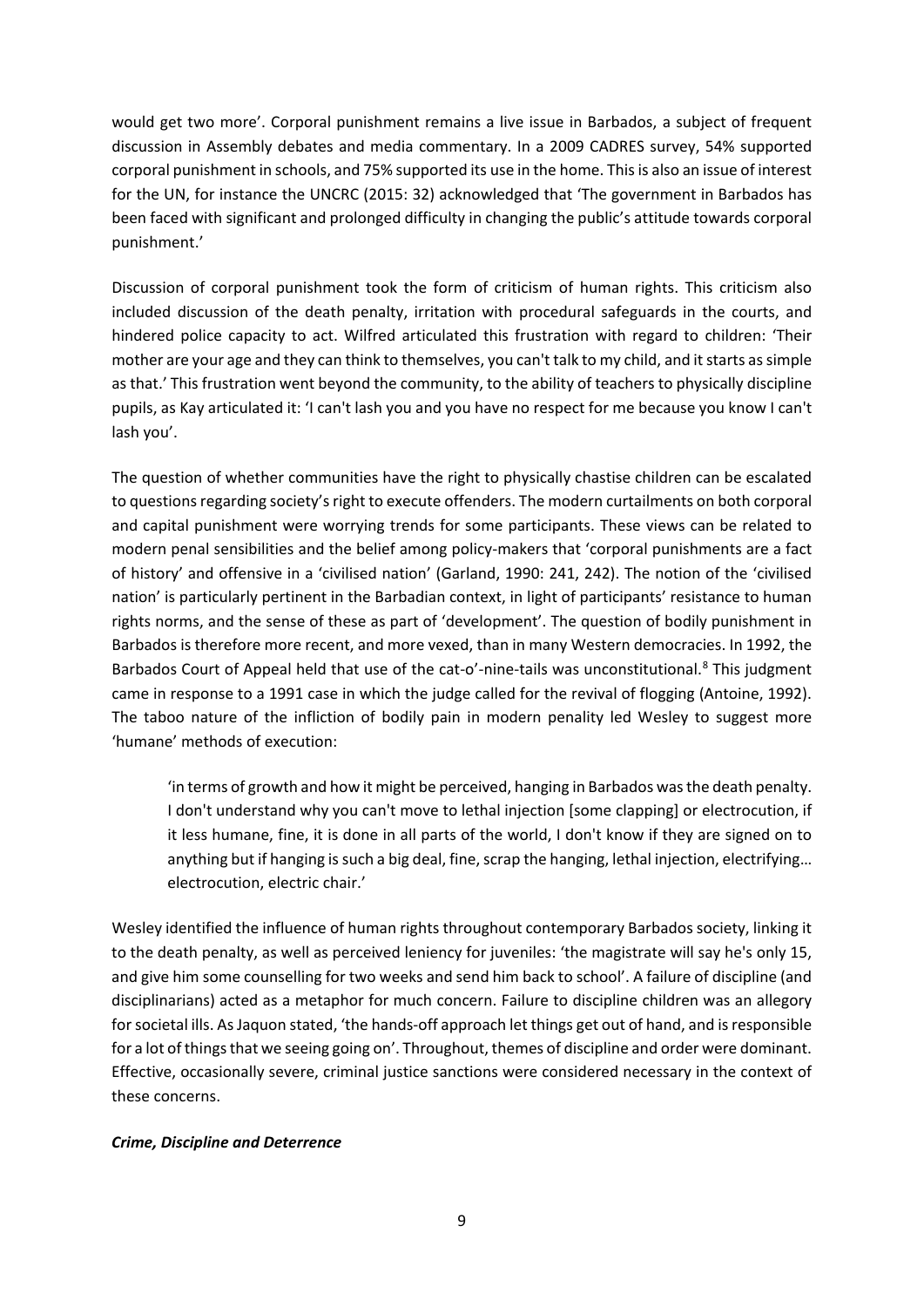It was clear from discussions that the wider community felt themselves to be 'invested' in crime and punishment (Durkheim, 1893/1984). Participants repeatedly considered the ways in which the Barbadian criminal justice system was at fault, manifest particularly in relation to the courts, which were maligned as not fit for purpose, pronounced by Peter to be 'inefficient, laggardly and slow'. Garland (1990: 74) argues the passing of sentence is the apogee of societal condemnation: 'The public's concern with punishment, and the rise and fall of "passionate reactions", tend to centre around the deployment of the available sanctions – who gets what sentence? – rather than with the details of what goes in penal institutions.' In the research, this was expressed in real concerns about the inadequacies of the courts, which meant that the catharsis of sentencing was too often denied. In addition to problems of delay, participants were critical of what they saw as an excessively lenient system, Regina's comment was typical of many: 'persons are no longer really afraid that there will be a penalty to something that a crime they have committed because, like you say, they go to the courts and get bail'. Participants held an instinctive belief in the deterrent value of punishment, and many were critical of permissiveness bred by an overly 'soft' response. Heather felt strongly that 'if you don't send a message, if you keep giving people the light sentences, it will not change.'

While there was exasperation with the courts, there was some admiration for the police: 'because to be honest when you look at the hurdles that they have to go through to bring some person to justice, it's very hard' (Andrew). Sympathy flowed from the belief that police effectiveness was curtailed, 'because their hands are tied by what laws and by what so-called rights criminal have' (Wilfred), while Kent explicitly referenced 'all the ratifications, and all these things that the country will have signed to and what does that mean and how it affects you as a police officer.'

These views resonate with Packer's (1968) crime control model as preferable over a due process model. This zero-sum conception of rights came into play when considering the appropriateness of death as punishment. Wilfred argued strongly for an 'us' and 'them' conception of who rights protect, and who they imperil: 'now we have magistrates on the bench who deal with the rights of the criminal, which is the 1%... who is going to protect the 99%?' Against this, the obstacle course of due process presents 'formidable impediments to carrying the accused any further along in the process' (Packer, 1968: 162). Participants criticised these impediments as checks on action and evasions of justice. As Wu et al. (2011) note, criminal justice orientation has not been explicitly studied as a correlate for death penalty support. In the research, it was identified as an underlying consideration for participants.

In the view of human rights as a zero-sum game, offenders were considered the winners. As Heather asked: 'we talking about human rights, what about the rest of the victims and the families'. This concern was evident in discussions of the death penalty. Some identified restrictions imposed on criminal justice in Barbados by international bodies such as the JCPC. There was a sense of resistance at the continued interference that threatened national sovereignty. On this point, participants cited the role of 'International pressure' (Edmund) and 'Treaties and things that we signed… when we say that we are developing our people' (Pauline).

When participants did express support for the death penalty a range of justifications were articulated, such as deterrence ('Maybe if we say, execute one person, it just might send a shockwave through the public,' Elisa) and retribution ('people say that death penalty is not a deterrent, I agree, it is a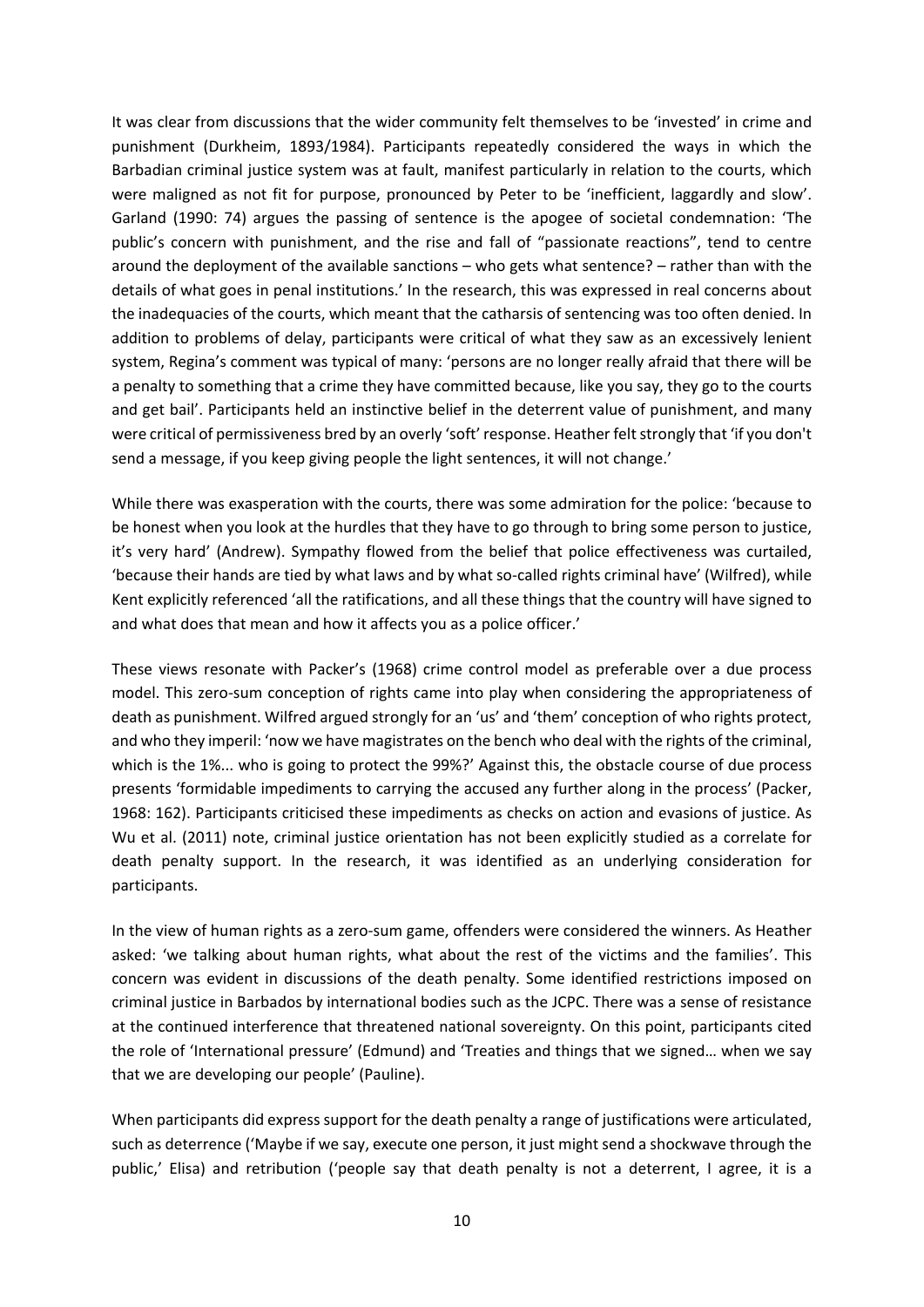punishment for god's sake! It's not meant to be a deterrent,' Heather). Participants also highlighted the dissonance between retaining the death penalty and Barbados' status as abolitionist de facto. The failure to execute condemned persons was considered an encouragement to criminality by some, including Wilfred: 'having death penalty and not enforcing death penalty is where the problem is'. In the context of a 'crime problem', some expressed support for the death penalty as a necessary sanction, such as Andrew, who believed that: 'capital punishment is one of the things that we will have to use'. The death penalty was therefore tied to a sense of protection against societal decline. As Seal (2017: 19) found in her mid-century British work, capital punishment becomes a perceived 'barricade against social breakdown and an essential means of ensuring the state's monopoly on violence.'

The specific context of the death penalty in Barbados, and its salience as an issue in public debate, had created awareness of the international instruments to which the country was subject, as well as relevant legal judgments. Participants were often well-versed in this recent history, and cited the *Pratt and Morgan* case in particular (a JCPC judgment which held that a person may not be executed after a period of five years from conviction<sup>[9](#page-3-0)</sup>). This contrasts with findings elsewhere which demonstrate that knowledge about the death penalty is low, for instance in Japan, where little information is provided by government (Johnson, 2006). The Marshall hypothesis has sought to test whether providing more information on the death penalty diminishes public support (Burgason and Pazzani, 2014). From our participants' generally well-informed opinions on the death penalty, it does not appear that increasing knowledge necessarily correlates with decreasing support. However, it is over 30 years since the last executions in Barbados, and only a certain demographic remembers the death sentence being carried out.

## *Post-Colonial Contexts*

The foregoing themes have repeatedly touched on the specific context of Barbados; crucially, these findings can be interpreted through a post-colonial frame. Barbados became a British colony in 1627, achieving independence in 1966 (Beckles, 2006). For much of this period, until the 1830s, Barbados was a slave society. The literature has clearly demonstrated the violence of the colony, and the use of violence and the law in ways which emphasised racial difference.<sup>[10](#page-3-1)</sup> As Bogues notes (2002: 13), colonial governance in the Caribbean was 'structured around brute force and command'. Under Gould's (2003) conception of 'zones of law' and 'zones of violence', brutality that would have provoked disquiet in the metropole was accepted as necessary by colonial authorities operating in 'zones of violence'.

That criminal justice policy in this context was deployed in specifically racialised ways is evident in the fact that much of the Caribbean criminal justice legislation of the nineteenth century was introduced following the abolition of slavery. These laws were enacted with the purpose of imposing repressive state control on the formerly enslaved. For white planters, the end of slavery demanded a re-tooled criminal justice system. In Barbados following abolition, the numbers of capital statutes increased significantly. Levy (cited in Harris, 2017: 41) records the passing of 'An Act for the Prevention and Punishment of Malicious Injuries to Property', 'An Act for the Punishment and Prevention of Larceny', and 'An Act for the Prevention and Punishment of Offences Against the Person'. Tellingly, the categorisation of property offences as capital offences occurred at a time when the death penalty was being abolished for these crimes in Britain. Anderson (2015) suggests that while capital punishment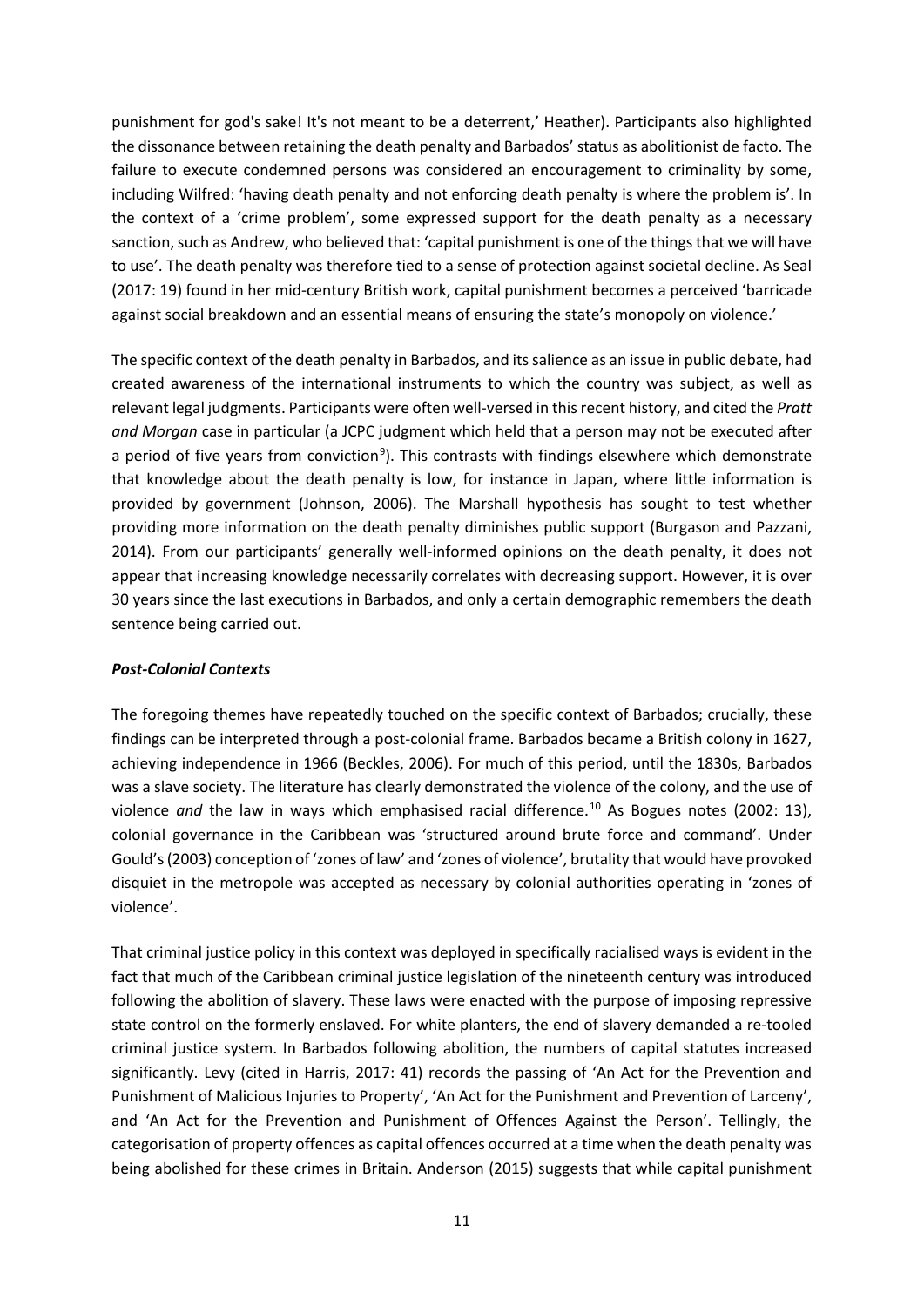was not routinely used in the Caribbean in the nineteenth century, the *threat* remained a crucial tool for colonial control. As Sherman (2009) has outlined, the death penalty stood as one weapon in an arsenal of repressive practices that she terms a 'coercive network'.

State-imposed criminal justice therefore represented a specific function, temporally situated, tied to the perceived needs of post-slavery society and the imperative of maintaining order. As Thame (2014) has argued, with regard to Barbados, this need to maintain and enforce order became a postindependence imperative for Barbadian governments as well. Despite the colonial origins of the death penalty, and echoing state prioritisation of order and discipline after independence, focus group participants viewed the death penalty as a Barbadian matter, rather than a colonial imposition. Along with the mandatory death sentence, other preserved colonial practices or prohibitions included (for a time) punishment by flogging and (still) the criminalisation of same-sex sex. Robinson (2019) has recently argued that despite their colonial origins, these laws have assumed the status of 'loved law', and have generated an affective intensity among citizens of Caribbean nations. Longevity has gifted to these laws the imprimatur of sovereignty, and ownership, rather than invoking a sense of such law as alien to Caribbean society.

Maurer (1997) has noted the centrality of law in the creation of 'nation' and 'people', and the indigenization of law in the post-colonial context to achieve these aims. The indigenization of law in the Caribbean occurred in tandem with an ethos of political conservativism. As Robinson et al (2015: 48) write, 'Modern Caribbean constitutionalism, especially in the independent states, has been marked by strong traditionalism, highly valuing the continuity of political institutions and practices that developed during the colonial period'. They claim that this was particularly so with Barbados, where its leaders viewed continuity as a way of demonstrating political maturity. When Barbados achieved independence, although the new constitution espoused rights protections based on European models, the same constitution also protected existing colonial punishments (Robinson, et al, 2015: 51). In effect, this enshrined laws that marked earlier efforts of colonial control, laws which were deployed to 'emphasise racial difference and to maintain racial subordination during the colonial period' (Robinson et al, 2015: 51). Thame (2014: 14) writes that, following independence, 'As a function of the Caribbean state's concern with its survival, it sought legitimacy, control and power over its own populations.' In Barbados, the death penalty was therefore re-fashioned as a sovereign symbol to be protected as a manifestation of order.

#### **Conclusion**

This article draws on focus group research to explore the meanings of crime, punishment, and the death penalty in Barbados. The findings highlight the need to locate such meanings within their political and cultural context, and the culturally specific meanings of death as punishment (Garland, 2002). Such meanings are geographically situated and demonstrate the relevance of time and place. As the majority of research on public opinion on the death penalty is American, the necessity for conducting research in other jurisdictions which retain this sanction is clear.

The findings can contribute to Caribbean Criminology, and the need to consider transnational and historical influences. This is evident in the post-colonial form of the criminal justice system in Barbados, and the legacy of the mandatory death sentence. An important contribution of the research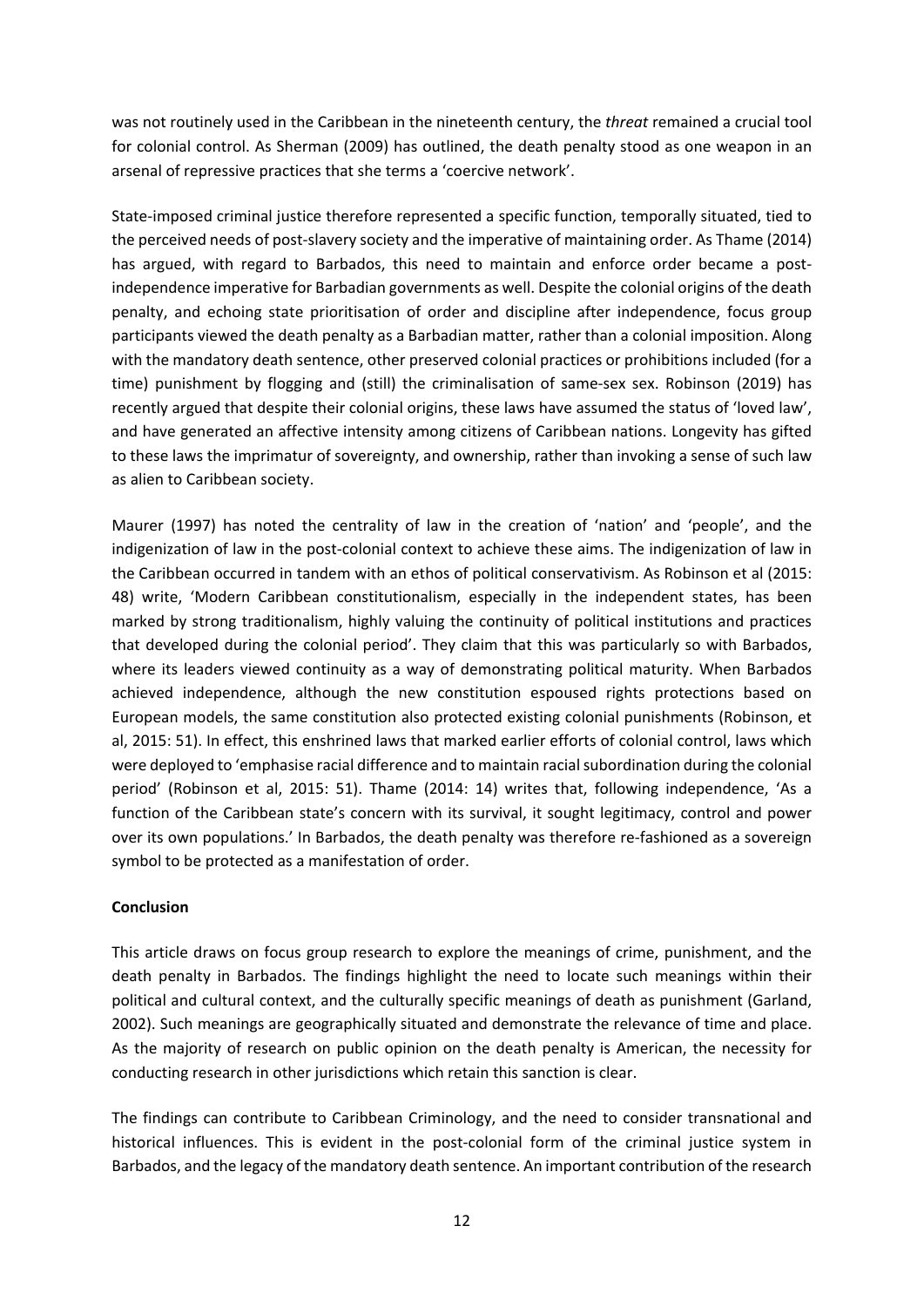is identifying 'human rights' as unwanted outside interference, perceived as a form of neo-colonialism. This specific circumstance informs Barbados' sense of contemporary engagement with international political norms. As noted by participants, the 'development' experienced by the country, recorded as an objective measure by the UNDP, also entails requirement of human rights compliance, about which many were ambivalent. Throughout, participants spoke with frustration about the imposition of standards from the international community. At a national level, the move from the JCPC to the CCJ is the clearest example of this position.

The meanings participants assigned to crime and punishment were strikingly similar to concerns identified by Seal (2017) in her research on public opinion in mid-century Britain, and even earlier in Victorian discourses on crime and punishment (Pearson, 2002). Converging with extant work on modernity, the findings indicate feelings of nostalgia for the past, and a fear for the deterioration of society. Our discussion shows how the expression of similar crime concerns and sentiments about punishment in different times and places is underpinned by diverse histories and contexts. Attention to these contexts is necessary in order to trace how similar sentiments can have different roots. In Barbados, post-coloniality and the indigenization of capital punishment underlies feeling about the death penalty.

#### **References**

Agozino B, Bowling B, Ward E and St Bernard G (2009) Guns, crime and social order in the West Indies. *Criminology and Criminal Justice* 9(3): 287-305.

Amnesty International (2002) Barbados: proposed executions could constitute murder. AMR 15/002/2002.

Amnesty International (2018) *Death Sentences and Executions 2017*. ACT 50/7955/2018.

Anderson C (2015) 'Execution and its Aftermath in the Nineteenth-Century British Empire', in Ward (ed) *Global History of Executions and the Criminal Corpse*. London: Palgrave.

Antoine RMB (1992) The reintroduction of the cat-o'-nine-tails in Barbados: A tale of woe. *Caribbean Law Review* 1: 26.

Bailey C (2016) *Crime and Violence in Barbados*. Inter-American Development Bank, IDB Series on Crime and Violence in the Caribbean, IDB-TN-1059.

Balvig F, Gunnlaugsson H, Jerre K, Tham H, and Kinneun A (2015) The public sense of justice: A study of attitudes towards punishment. *European Journal of Criminology* 12(3): 342-361.

Beckles H (2006) *A History of Barbados: From Amerindian Settlement to Caribbean Single Market*. Cambridge: Cambridge University Press.

Bogues A (2002) Politics, Nation and Postcolony: Caribbean Inflections, *Small Axe*, No. 11, 6(1), 1-30.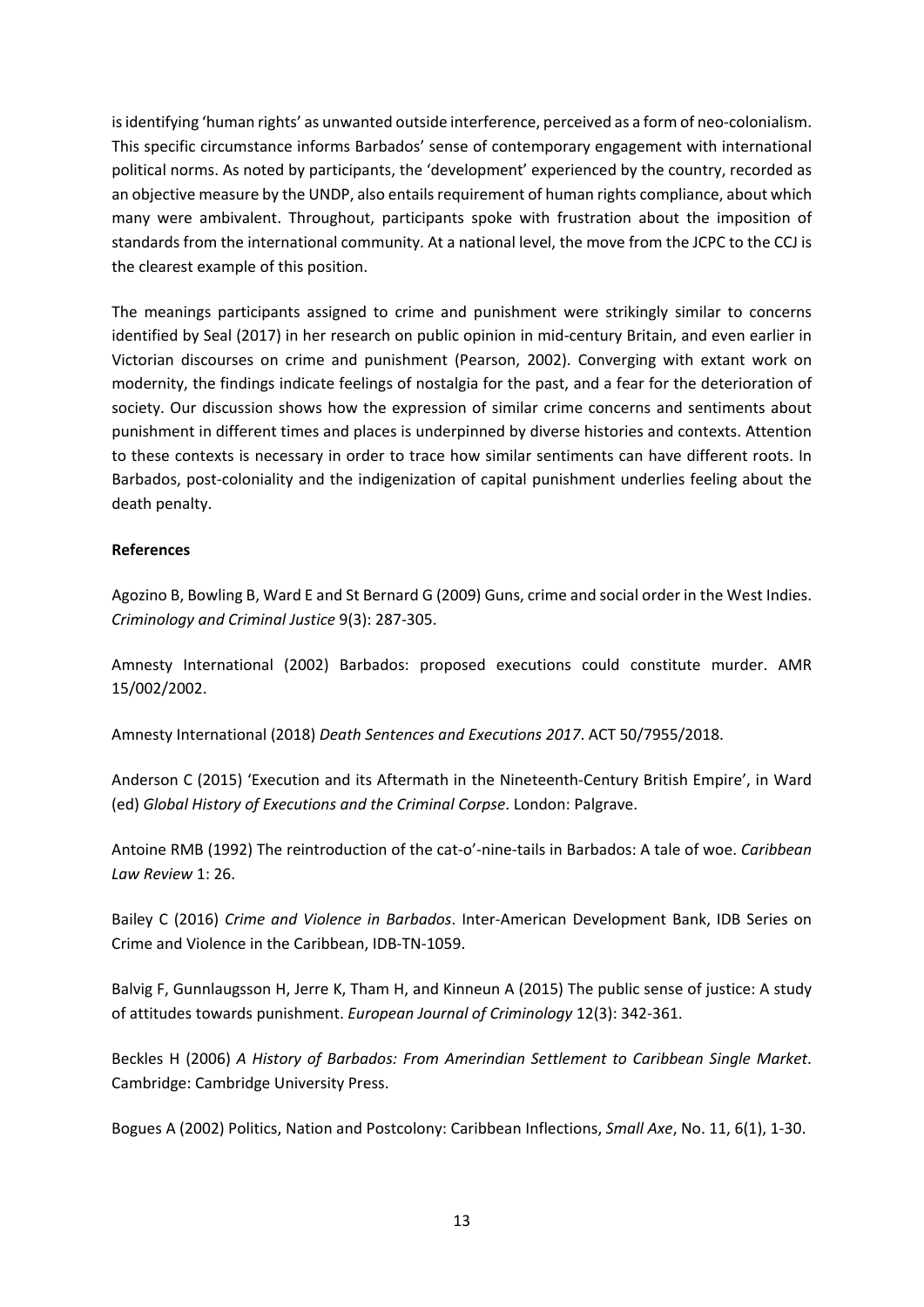Bowling B (2010) *Policing the Caribbean: Transnational Security Co-operation in Practice*. Oxford: Oxford University Press.

Braun V and Clarke V (2006) Using thematic analysis in psychology. *Qualitative Research in Psychology* 3(2): 77-101.

Burgason KA and Pazzani L (2014) The death penalty: A multi-level analysis of public opinion. *American Journal of Criminal Justice* 39: 818-838.

Burnham MA (2005) Saving constitutional rights from judicial scrutiny: The savings clause in the law of the Commonwealth Caribbean. *University of Miami Inter-American Law Review* 36(2/3): 249-269.

CADRES (2009) Corporal punishment and other major education issues in Barbados. Barbados Union of Teachers/UNICEF.

Cain M (1996) Crime and criminology in the Caribbean – an introduction. *Caribbean Quarterly*, 42(2/3): v-xx.

Cain M (2000) Orientalism, occidentalism and the sociology of crime. *British Journal of Criminology* 40(2): 239-260.

Carrington K, Hogg R and Sozzo M (2016) Southern criminology. *British Journal of Criminology* 56(1): 1-20.

Chamberlain M (2010) *Empire and Nation-Building in the Caribbean: Barbados, 1937-1966*. Manchester: Manchester University Press.

Comaroff J and Comaroff JL, eds (2006) *Law and Disorder in the Postcolony*. Chicago: University of Chicago Press.

Comaroff J and Comaroff JL (2012) Theory from the South: Or, how Euro-America is evolving toward Africa. *Anthropological Forum* 22(2): 113-131.

Connell R (2007) *Southern Theory: The Global Dynamics of Knowledge in Social Science*. Crow's Nest: Allen and Unwin.

Cross JE (2014) A matter of discretion: The de facto abolition of the mandatory death penalty in Barbados – a study of the Boyce and Joseph cases. *Inter-American Law Review* 46: 39-59.

Durkheim E (1893/1984) *The Division of Labour in Society*. Basingstoke: Macmillan.

Fentress J and Wickham C (1992) *Social Memory*. Oxford: Blackwell.

Garland D (1990) *Punishment and Modern Society*. Clarendon: Oxford.

Garland D (2002) The cultural uses of capital punishment. *Punishment and Society* 4(4): 459-487.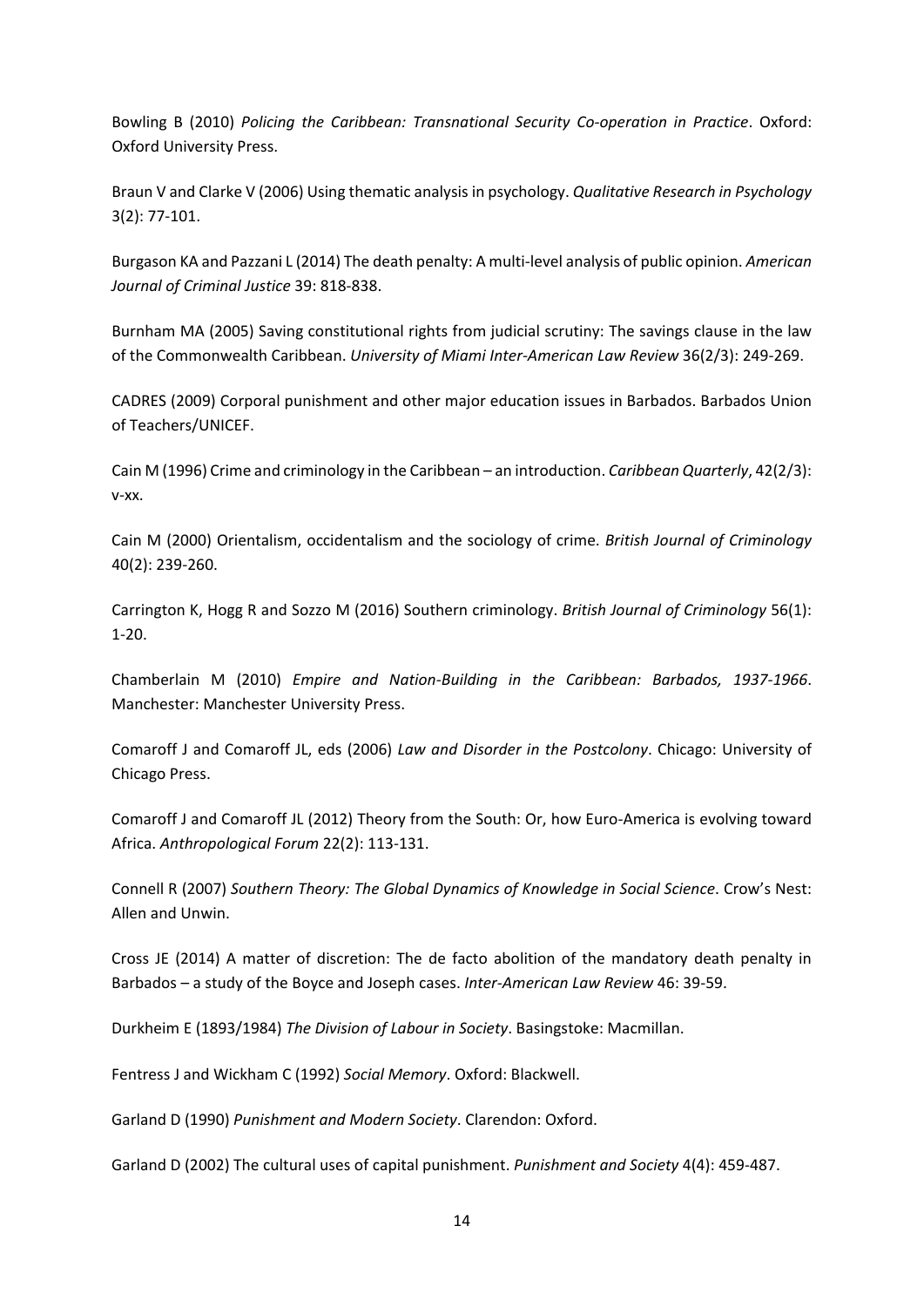Giddens A (1990) *The Consequences of Modernity*. Oxford: Polity Press.

Girling E, Loader I and Sparks R (2000) *Crime and Social Change in Middle England: Questions of Order in an English Town*. London: Routledge.

Gould EH (2003) Zones of Law, Zones of Violence: The Legal Geography of the British Atlantic, circa 1772. *William and Mary Quarterly* 60(3): 471-510.

Harris DP (2017) *Punishing the Black Body: Marking Social and Racial Structures in Barbados and Jamaica*. Athens: University of Georgia Press.

Hood R and Hoyle C (2009) Abolishing the death penalty worldwide: The impact of a "new dynamic". *Crime and Justice* 38(1): 1-63.

Hood R and Seemungal F (2011) *Public Opinion on the Mandatory Death Penalty in Trinidad*. London: Death Penalty Project/Oxford Centre for Criminology.

Hutton N (2005) Beyond populist punitiveness. *Punishment and Society* 7(3): 243-258

Johnson DT (2006) Where the state kills in secret: capital punishment in Japan. *Punishment and Society* 8(3): 251-285.

King W (2007) Paradise lost? Crime in the Caribbean: A comparison of Barbados and Jamaica. In: R Deosaran (ed) *Crime, Delinquency and Justice*. Kingston: Ian Randle.

Maguire E and Johnson D (2015) The structure of public opinion on crime policy: evidence from seven Caribbean nations. *Punishment and Society* 17(4): 502-530.

Maruna S and King A (2009) Is a Conservative just a Liberal who has been mugged? Exploring the origins of punitive views. *Punishment and Society* 11(2): 147-169.

Maurer B (1997) *Recharting the Caribbean: Land, Law and Citizenship in the British Virgin Islands*. Ann Arbor: University of Michigan Press.

Onwuegbuzie AJ, Dickinson WB, Leech NL, and Zoran AG (2009) A qualitative framework for collecting and analyzing data in focus group research. *International Journal of Qualitative Methods* 8(3): 1-21.

Packer HL (1968) *The Limits of the Criminal Sanction*. Redwood: Stanford University Press.

Pearson G (1983) *Hooligan: A History of Respectable Fear*. London: Palgrave Macmillan.

Pryce K (1976) Towards a Caribbean criminology. *Caribbean Issues* 11(2): 2-3.

Roberts JV, Stalans LJ, Indermaur M and Hough M (2003) *Penal Populism and Public Opinion: Lessons from Five Countries*. New York: Oxford University Press.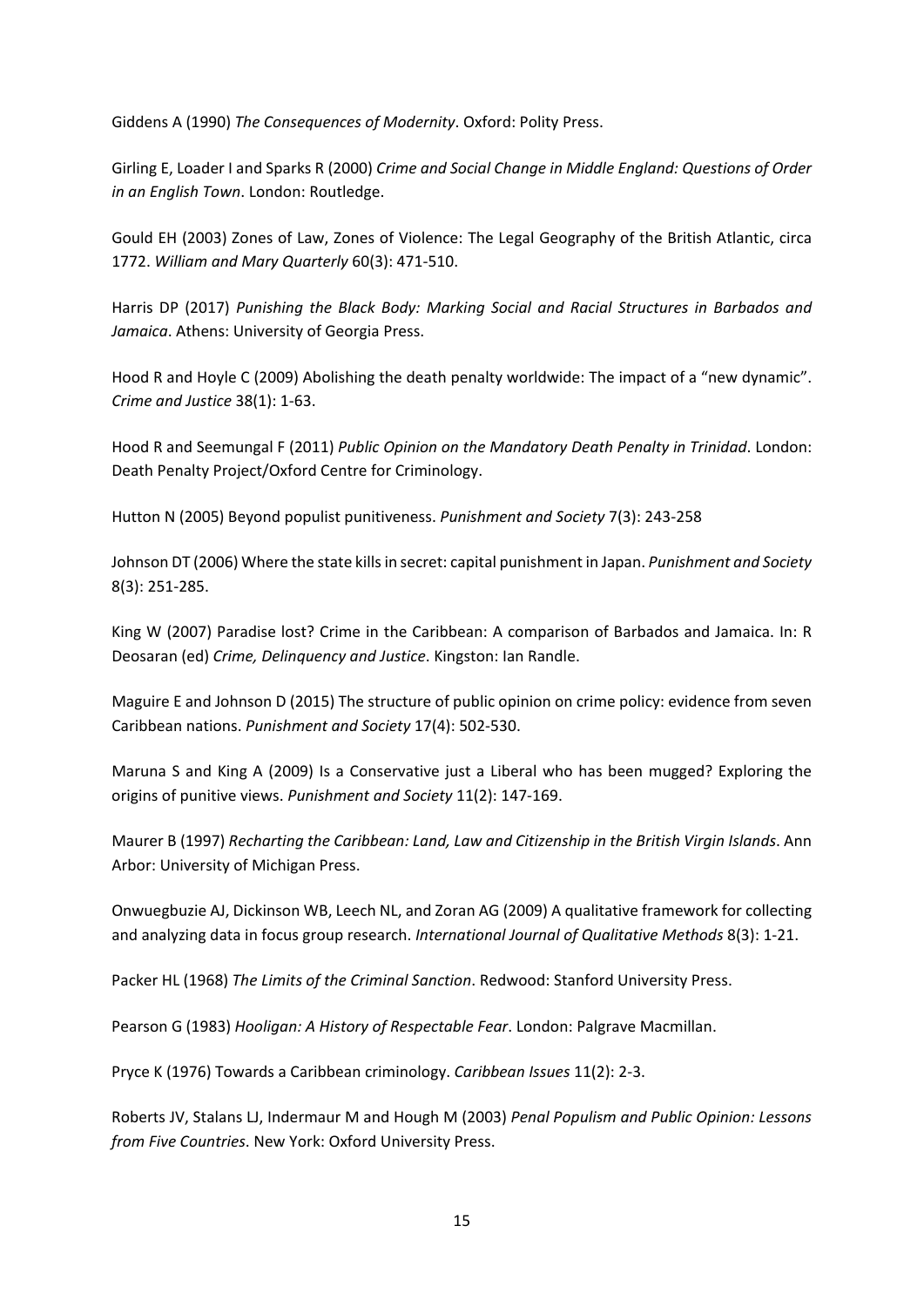Robinson T, Bulkan A and Saunders A (2015) *Fundamentals of Caribbean Constitution Law*. London: Sweet and Maxwell.

Robinson T (2019) 'Loving Law: Criminalization and Decriminalization of Same-sex Sex in the Anglophone Caribbean', Thursday 30th May 2019, Law and Society Association, Washington DC.

Seal L (2017) Perceptions of safety, fear and social change in the public's pro-death penalty discourse in mid-twentieth century Britain. *Crime, History & Societies* 21(1): 13-34.

Sherman TC (2009) Tensions of Colonial Punishment: Perspectives on Recent Developments in the Study of Coercive Networks in Asia, Africa and the Caribbean. *History Compass* 7(3): 659-677.

Thame M (2014) Disciplining the Nation: Considering the Privileging of Order over Freedom in Postcolonial Jamaica and Barbados. *Social and Economic Studies* 63(2): 1-29.

United Nations Committee on the Rights of the Child (2015) *Second Periodic Report on Barbados*. CRC/C/BRB/2.

UN Data (2019a) UN Data (UN Statistics Division) http://data.un.org/en/index.html

UN Data (2019b) Sustainable Development Goals (UNESCO Institute for Statistics) http://uis.unesco.org/en/home

United Nations Development Programme (2018) *Human Development Indices and Indicators: 2018*. http://hdr.undp.org/en/countries/profiles/BRB

United Nations Office on Drugs and Crime (2017) Intentional Homicide Victims (Crime and Drugs Data).

University of the West Indies (2018) EU-funded project on the death penalty. 13 September. <https://www.cavehill.uwi.edu/Law/news-notices/eu-funded-project-on-the-death-penalty.aspx>

Wickham P (2010) To hang or not to hang. *Nation News*, 12 September, [http://www.nationnews.com/nationnews/news/31568/hang-hang.](http://www.nationnews.com/nationnews/news/31568/hang-hang)

Wu Y, Sun IY, and Wu Z (2011) Support for the death penalty: Chinese and American college students compared. *Punishment and Society* 13(3): 354-376.

 $\overline{a}$ 

<sup>&</sup>lt;sup>1</sup> A current EU-funded project seeks to build civil society engagement in Barbados to further shape reform (University of the West Indies, 2018).

<sup>&</sup>lt;sup>2</sup> Its nearest neighbours are St Vincent and the Grenadines, St Lucia, Dominica, Grenada, and Trinidad and Tobago.

 $3$  The HDI is based on life expectancy, access to knowledge, and standard of living.

<sup>4</sup> The CCJ was established in 2005.

<sup>5</sup> *Nervais v The Queen* [2018] CCJ 19 and *Severin v The Queen* [2018] CCJ 19.

<sup>6</sup> *Attorney General of Barbados v Boyce and Joseph* [2006] CCJ 3.

<sup>7</sup> Internet users represent 79.5% of the Barbados population. This is comparable to: United States (76.2%), UK (94.8%), Ireland (85%) (UNDP, 2018).

<sup>8</sup> *Hobbs and Mitchell v R* (1992) 46 WIR 42.